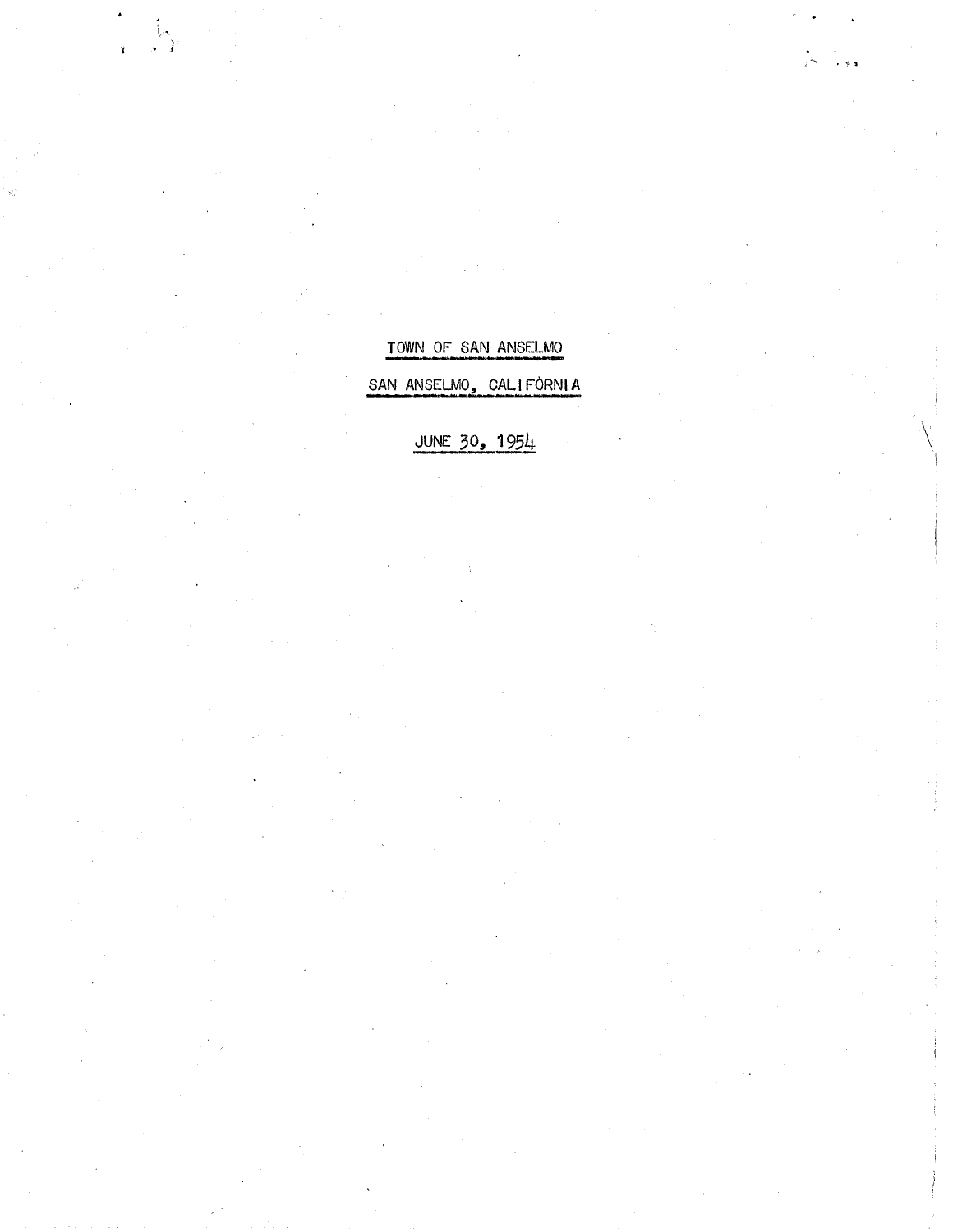#### **GEORGE W. FRANZMAN**  CERTIFIED PUBLIC ACCOUNTANT

1010 B STREET SAN RAFAEL, CALIFORNIA

OCTOBER 18, 1954

THE HONORABLE MAYOR AND CITY COUNCIL OF THE TOWN OF SAN ANSELMO SAN ANSELMO, CALIFORNIA

#### GENTLEMEN:

IN ACCORDANCE WITH INSTRUCTIONS RECEIVED, WE HAVE MADE AN EXAMINATION OF THE FINANCIAL RECORDS OF THE TOWN OF SAN ANSELMO FOR THE FISCAL YEAR ENDED JUNE 30, 1954, AND BEG TO SUBMIT HEREWITH THE FOLLOWING EXHIBITS:

> EXHIBIT  $A -$  SUMMARY OF REVENUES AND EXPENDITURES EXHIBIT B - ANALYSIS OF REVENUES EXHIBIT C - ANALYSIS OF EXPENDITURES EXHIBIT D - STATEMENT OF CHANGES IN FUNDS

THE ACCOUNTS AS SET FORTH IN THESE EXHIBITS CLOSELY FOLLOW THE CLASSIFICATIONS OUTLINED IN THE ANNUAL REPORT TO THE STATE CONTROLLER.

#### SCOPE OF THE EXAMINATION

THE CASH ON DEPOSIT WITH THE BANKS AT JUNE 30TH,WAS CONFIRMED DIRECT FROM THESE DEPOSITARIES, AS WERE THE BONDS WHICH HAVE BEEN DEPOSITED BY THEM TO SECURE SUCH DEPOSITS. THE FOLLOWING IS A SUMMARY OF THESE SECURITIES:

THE SAN FRANCISCO BANK, CENTRAL BRANCH - OAKLAND FOR THE ACCOUNT OF BANK OF **AMERICA** ALAMEDA HIGH SCHOOL DISTRICT  $\frac{1}{4}$  3/ $\frac{1}{4}$ 1959 \$13,t000.00

EDEN TOWNSHIP HOSPITAL DISTRICT 2 3/4/1965 EUREKA CITY IMPROVEMENT  $2 \frac{3}{4}$ /1972-74 NAPA UNION HIGH SCHOOL DISTRICT 1 1/2/1964 PASO ROBLES UNION HIGH SCHOOL DISTRICT 2/1959-62 ·30,000.00 70,000.00 30,000.00 36,000.00 \$T79,ooo.OO

BANK OF AMERICA - SAN FRANCISCO FOR THE ACCOUNT OF THE AMERICAN TRUST CO., SAN ANSELMO

| PALO ALTO UNIFIED SCHOOL DISTRICT 1 3/4/1959        | \$60,000,00                       |
|-----------------------------------------------------|-----------------------------------|
| CITY OF LOS ANGELES HIGH SCHOOL DISTRICT 2 1/4/1955 |                                   |
|                                                     | 000.00 50,000<br>110,000.00 \$110 |

WHILE THE MARKET VALUE OF THE ABOVE SECURITIES WAS NOT AVAILABLE, IT WOULD APPEAR THAT THEIR VALUE IS ADEQUATE FOR THE SECURITY OF SUCH DEPOSITS.

THE COLLECTION OF CITY LICENSES, MISCELLANEOUS REVENUES AND DEPOSITS, WAS VERIFIED BY REFERENCE TO THE STUBS OF RECEIPTS ISSUED FOR SUCH PAYMENTS, AND THE AMOUNTS RECEIVED TRACED INTO THE BANK ACCOUNTS. By REASON OF AMENDMENTS TO STATE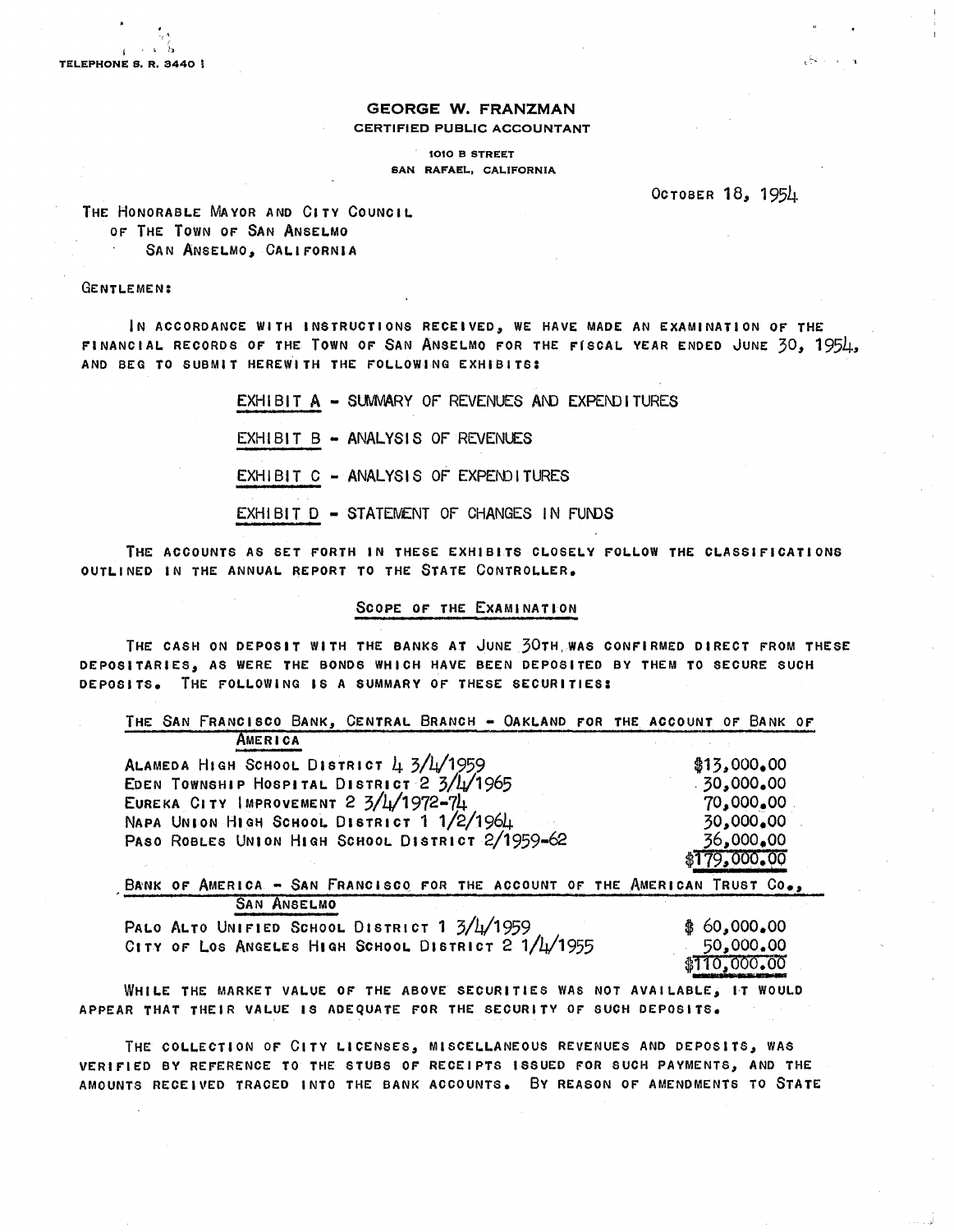LEGISLATION EFFECTIVE IN 1952, FINES ARE NOW LEVIED AND COLLECTED BY THE MUNICIPAL COURTS AND ARE APPORTIONED TO THE VARIOUS MUNICIPALITIES ON A PERCENTAGE BASIS ESTABLISHED BY SUCH LAW. THESE APPORTIONMENT CHECKS WERE TRACED THROUGH THE RECORDS INTO THE BANK ACCOUNTS ALONG WITH OTHER REVENUES. THE POLICE DEPARTMENT MAINTAINS A COMPLETE RECORD OF CITATIONS ISSUED BY THE DEPARTMENT AS WELL AS FINES COLLECTED AGAINST THESE CITATIONS, SO THAT CONTROL IS EXERCISED OVER THEM AND ANY OPEN ITEMS CAN BE TRACED BACK TO THE COURT.

 $\sim$  '

 $\blacksquare$ 

THIS EXAMINATION DID NOT COVER A DETAILED CHECK OF ALL TRANSACTIONS, AND ONLY TEST CHECKS WERE MADE OF VARIOUS ITEMS OF RECORDS. SUCH CHECKS. WERE MADE OF THE CANCELLED WARRANTS RETURNED DURING THE YEAR BY THE BANKS.. THESE WARRANTS WERE EXAMINED FOR APPROVAL BY THE FINANCE COMMITTEE, AND THE ARITHMETICAL ACCURACY OF THE ITEMS APPEARING UPON THE ATTACHMENTS CHECKED.

THE ASSESSMENT LISTS WERE TEST CHECKED FOR ARITHMETICAL ACCURACY AND THE CALCULATION OF THE TOTAL TAX ASSESSMENT WAS VERIFIED. THE TAXES COLLECTED WERE APPROTIONED TO THE PROPER FUNDS ON THE BASIS OF THE FOLLOWING RATES AND IN THE RESPECTIVE AMOUNTS.

|                           |       | RATE       |        | AMOUNT       |
|---------------------------|-------|------------|--------|--------------|
| GENERAL FUND              |       | 1.00       | 83.33  | \$136,369,00 |
| LIBRARY FUND              |       | . 11       | 9.17   | 15,001,20    |
| PARKS AND RECREATION FUND |       | $\cdot$ 09 | 7.57   | 12,273,26    |
|                           | TOTAL | 1.20       | 100.00 | \$163,643.46 |

DELINQUENCIES AT JUNE 30, 1954 AMOUNTED TO \$3,487.50. NO ATTEMPT WAS MADE TO CIRCULARIZE THESE ACCOUNTS FOR THEIR CONFIRMATION BY THE TAXPAYERS.

THERE ARE NO GENERAL OBLIGATION BONOS OUTSTANDING AT THE END OF THE YEAR. THE STREET IMPROVEMENT BONOS AND STREET ASSESSMENT BONO FUND WAS CREDITED DURING THE YEAR WITH COLLECTIONS ON DELINQUENCIES AMOUNTING TO \$3,553.92, WHICH AMOUNT WILL BE APPOR-TIONED TO THE OTHER FUNDS DURING THE SUBSEQUENT YEAR.

IF THERE IS ANYTHING FURTHER IN RESPECT TO THESE ACCOUNTS, WE SHALL BE PLEASED TO FURNISH IT TO YOU UPON REQUEST.

WE WlSH TO TAKE THIS OPPORTUNITY OF'EXPRESSING OUR APPRECIATION FOR THE CO-OPERATION EXTENDED TO US BY THE STAFF IN THE CITY CLERK'S OFFICE.

YOURS VERY TRULY,

Sustrangerou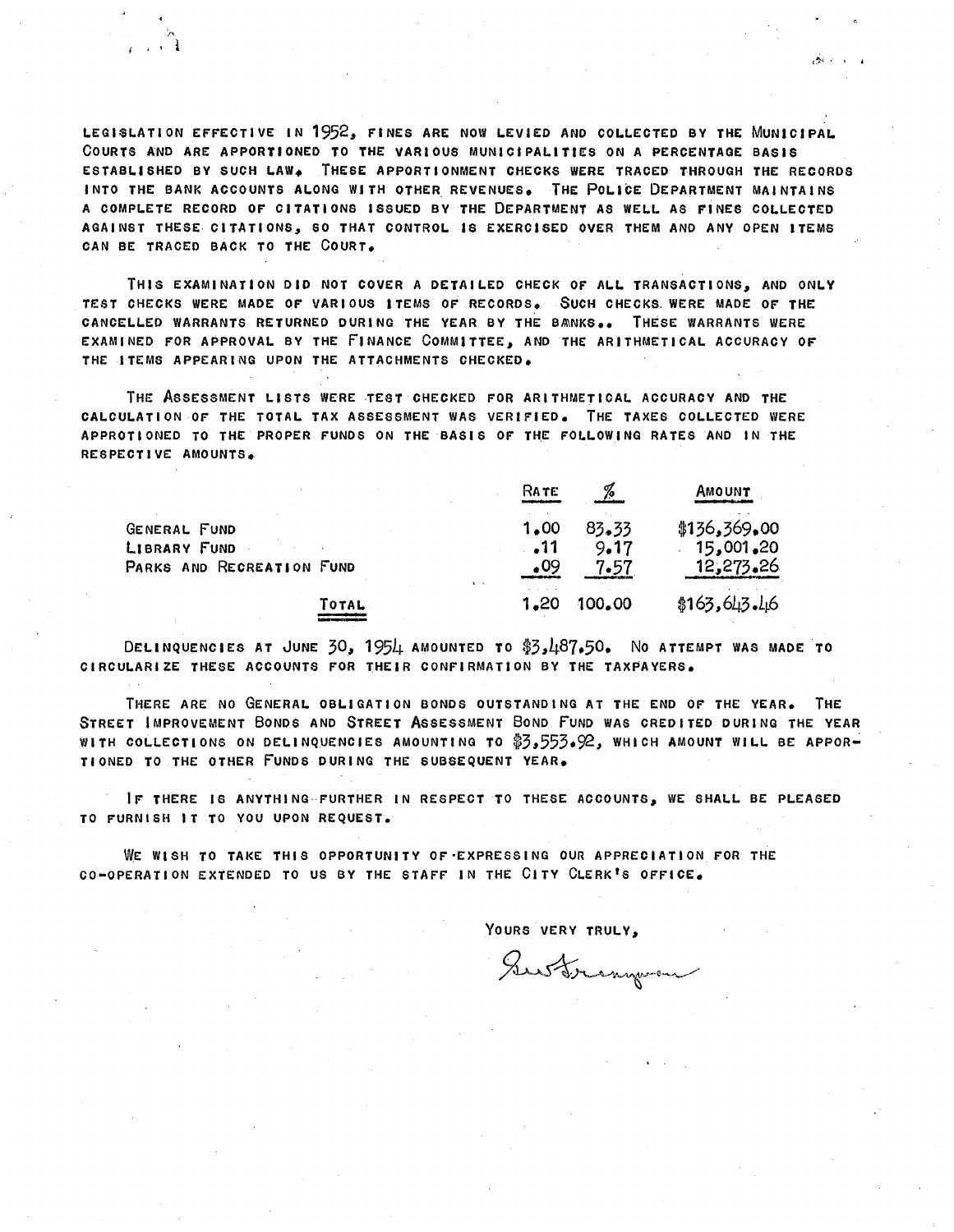#### EXHIBIT A

#### TOWN OF SAN ANSELMO

### SUMMARY OF REVENUES AND EXPENDITURES

### FISCAL YEAR ENDED JUNE 30, 1954

AVAILABLE CASH - JULV **1,** 195~

REVENUES:

| GENERAL PROPERTY TAX      | \$169,421.56           |  |
|---------------------------|------------------------|--|
| LICENSES AND PERMITS      | 35,785.37              |  |
| FINES AND PENALTIES       | 9,688.57               |  |
| PRIVILEGES                | 3.954.43               |  |
| SALE OF PROPERTY          | 1.126.90               |  |
| SUBVENTIONS AND GRANTS    | 48.843.53              |  |
| INSPECTION FEES           | 575.10                 |  |
| LIBRARY RENTALS AND FINES | 2,805,21               |  |
| <b>SUNDRY</b>             | 5,204,98               |  |
| PERFORMANCE BOND DEPOSITS | $\mu_{\bullet}$ 082.97 |  |
| EMPLOYEE TAXES WITHHELD   | 20,087.50              |  |

*\$399,LJl1.3.61* 

#### EXPEND I TURES:

| 2,381,57<br>LEGISLATIVE<br>14,130,39<br>FINANCE OFFICE AND ACCOUNTS<br>2,520,00<br>LAW OFFICE AND ACCOUNTS<br>1,545.85<br>OTHER GENERAL OFFICES AND ACCOUNTS<br>987.87<br><b>ELECTIONS</b><br>19,940.73<br>GENERAL GOVERNMENT BUILDINGS<br>155,627.88<br>PROTECTION TO PERSON AND PROPERTY<br>78,528.20<br><b>STREETS</b><br>18,785.22<br>EDUCATION & LIBRARY<br>RECREATION - TREES AND PLAYGROUNDS<br>9,750.32<br>1,616.18<br>SOCIAL SECURITY FUND |             |
|-----------------------------------------------------------------------------------------------------------------------------------------------------------------------------------------------------------------------------------------------------------------------------------------------------------------------------------------------------------------------------------------------------------------------------------------------------|-------------|
| 3.494.27<br>PERFORMANCE BOND REFUNDS<br>20,087.50<br>EMPLOYEES TAXES WITHHELD                                                                                                                                                                                                                                                                                                                                                                       | 329,395.98  |
| TOTAL AVAILABLE CASH - JUNE 30, 1954                                                                                                                                                                                                                                                                                                                                                                                                                | \$70,047,63 |
| ADD BACK OUTSTANDING WARRANTS                                                                                                                                                                                                                                                                                                                                                                                                                       | 13.255.34   |
| TOTAL CASH ON HAND - JUNE 30, 1954                                                                                                                                                                                                                                                                                                                                                                                                                  | \$83,302.97 |
| DISTRIBUTED AS FOLLOWS:                                                                                                                                                                                                                                                                                                                                                                                                                             |             |
| \$23,774.21<br>BANK OF AMERICA - SAN ANSELMO<br>59,700.30<br>AMERICAN TRUST COMPANY<br>1,000.00<br>COMPTROLLER'S REVOLVING FUND<br>550.00<br>OFFICE CASH FUND<br>85,024.51                                                                                                                                                                                                                                                                          |             |
| LESS: PREPAYMENT 1954-1955 PERSONAL<br>1,721.54<br>PROPERTY TAXES                                                                                                                                                                                                                                                                                                                                                                                   | \$83.302.97 |

 $\sim 20^{11}$ 

 $$97,567.16$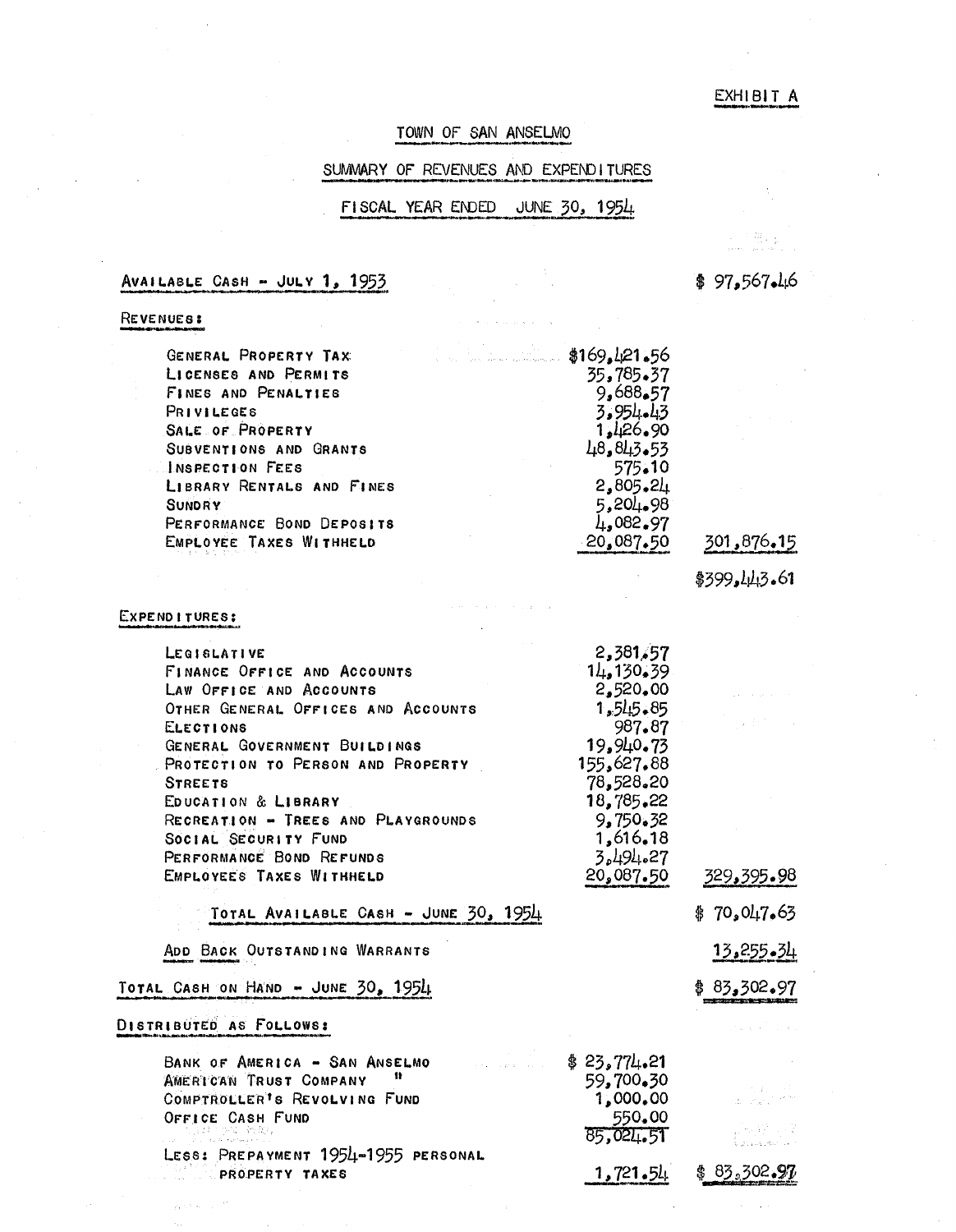#### EXHIBIT B

# TOWN OF SAN ANSELMO

### ANALYSIS OF REVENUES

#### FISCAL YEAR ENDED JUNE 30, 1954

GENERAL PROPERTY TAX

| <b>CURRENT TAXES</b>                                                                                | \$163,932.66                      |              |
|-----------------------------------------------------------------------------------------------------|-----------------------------------|--------------|
| DELINQUENT TAXES, PENALTIES<br>AND INTEREST<br>SOLVENT CREDITS FROM COUNTY                          | 5,482.92<br>5.98                  | \$169,121,56 |
| LICENSES AND PERMITS                                                                                |                                   |              |
| BUSINESS LICENSES<br>Dog LICENSES<br>PERMITS                                                        | 28,127,50<br>2,256.50<br>5,401,37 | 35,785.37    |
| FINES AND PENALTIES                                                                                 |                                   |              |
| COURT FINES AND PENALTIES<br>MOTOR VEHICLE FINES                                                    | 4,953.57<br>4,735.00              | 9,688.57     |
| PRIVILEGES                                                                                          |                                   |              |
| <b>FRANCHISES</b>                                                                                   |                                   | 3.954.43     |
| SALE OF PROPERTY                                                                                    |                                   |              |
| LAND<br>PERSONAL PROPERTY                                                                           | 372.22<br>1,054.68                | 1,426,90     |
| SUBVENTIONS AND GRANTS                                                                              |                                   |              |
| FROM STATE - LIQUOR LICENSES<br>Ħ<br>Ħ<br>- GASOLINE TAXES<br>n<br>Ħ<br>- MOTOR VEHICLE IN LIEU TAX | 88.06 ماره<br>$-0-$<br>42,436.65  | 148,843.53   |
| INSPECTION FEES                                                                                     |                                   | 575.10       |
| LIBRARY RENTALS AND FINES                                                                           |                                   | 2,805.24     |
| <b>SUNDRY</b>                                                                                       |                                   |              |
| FEES<br>REIMBURSED EXPENSE                                                                          | 597.71<br>4,607.27                | 5,204.98     |
| PERFORMANCE BOND DEPOSITS                                                                           |                                   | 4,082.97     |
| TRUST FUNDS<br>EMPLOYEES TAXES WITHHELD                                                             |                                   | 20,087.50    |
| TOTAL REVENUES                                                                                      |                                   | \$301,876.15 |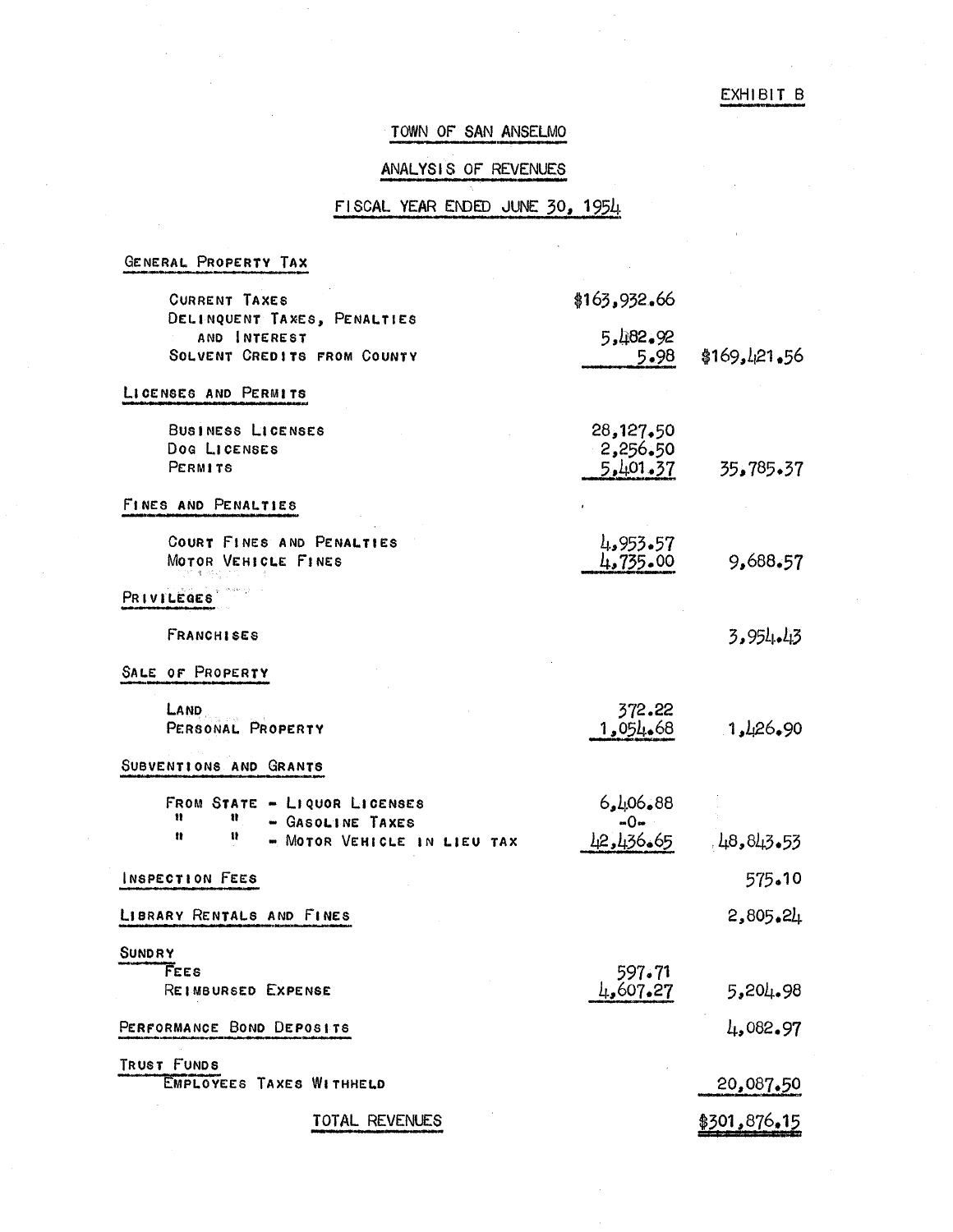# EXHIBIT C

### TOWN OF SAN ANSELMO

# ANALYSIS OF EXPENDITURES

# $FISCAL$  YEAR ENDED JUNE 30, 1954

### LEGISLATIVE

| PRINTING ORDINANCES, OFFICE SUPPLIES, ETC.                                                                           |                                                           | 2,381.57<br>\$ |
|----------------------------------------------------------------------------------------------------------------------|-----------------------------------------------------------|----------------|
| FINANCE OFFICE AND ACCOUNTS                                                                                          |                                                           |                |
| COMPTROLLER<br>SPECIAL AUDITING AND ACCOUNTING<br>TREASURER<br>TAX COLLECTOR, INCLUDING DEPUTIES                     | 5,640,00<br>765.00<br>300.00<br>7,425.39                  | 14, 130, 39    |
| LAW OFFICES AND ACCOUNTS                                                                                             |                                                           |                |
| <b>CITY ATTORNEY</b>                                                                                                 | 2,400,00                                                  |                |
| LAW REPORTS                                                                                                          | 120,00                                                    | 2,520,00       |
| OTHER GENERAL OFFICES AND ACCOUNTS                                                                                   |                                                           |                |
| CIVIL SERVICE COMMISSION<br><b>CITY DUES</b><br>CIVILIAN DEFENSE                                                     | 251.85<br>910.00<br>384.00                                | 1,545.85       |
| ELECTIONS                                                                                                            |                                                           | 987.87         |
| GENERAL GOVERNMENT BUILDINGS                                                                                         |                                                           |                |
| CITY HALL CONSTRUCTION & FURNISHING<br>GENERAL EXPENDITURE<br>TELEPHONE SERVICE<br>HEAT AND LIGHT                    | 14,182.18<br>1,932,74<br>2,528.41<br>1,297.40             | 19,940,73      |
| PROTECTION TO PERSON AND PROPERTY                                                                                    |                                                           |                |
| POLICE DEPARTMENT<br><b>FIRE DEPARTMENT</b><br>INSPECTION<br>PAYMENT TO COUNTY FOR POUND SERVICE<br><b>INSURANCE</b> | 67,481,94<br>75,157.52<br>530.10<br>2,256.50<br>10,201,82 | 155,627.88     |
| STREETS                                                                                                              |                                                           |                |
| ENGINEERING<br>CONSTRUCTION<br>MAINTENANCE<br><b>Acquisition</b><br>LIGHTING                                         | 836.59<br>6,427,01<br>36,819.73<br>21,226.00<br>13,218.87 | 78,528.20      |
|                                                                                                                      | <b>CARRIED FORWARD</b>                                    | \$275,662.49   |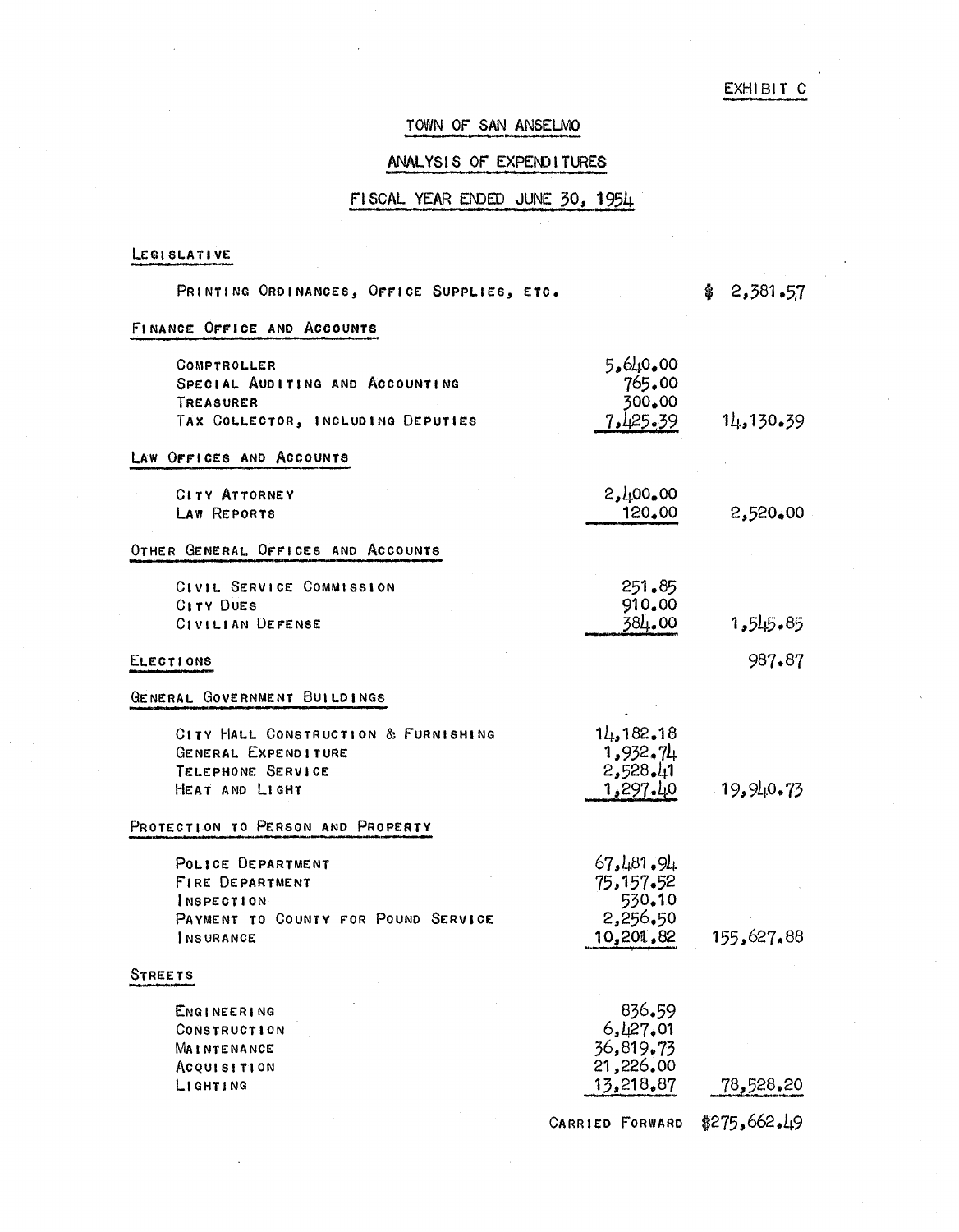|                                     |                        | <b>EXHIBIT</b> | (2) |
|-------------------------------------|------------------------|----------------|-----|
|                                     | <b>BROUGHT FORWARD</b> | \$275,662.49   |     |
|                                     |                        |                |     |
| EDUCATION                           |                        |                |     |
| LIBRARY                             |                        | 18,785,22      |     |
| RECREATION                          |                        |                |     |
| PARKS, STREET TREES AND PLAYGROUNDS |                        | 9,750.32       |     |
| SOCIAL SECURITY TAXES               |                        | 1,616.18       |     |
| PERFORMANCE BOND REFUNDS            |                        | 3,494.27       |     |
| TRUST FUNDS                         |                        |                |     |
| EMPLOYEES TAXES WITHHELD            |                        | 20,087.50      |     |
| TOTAL EXPEND ITURES                 |                        | \$329,395.98   |     |